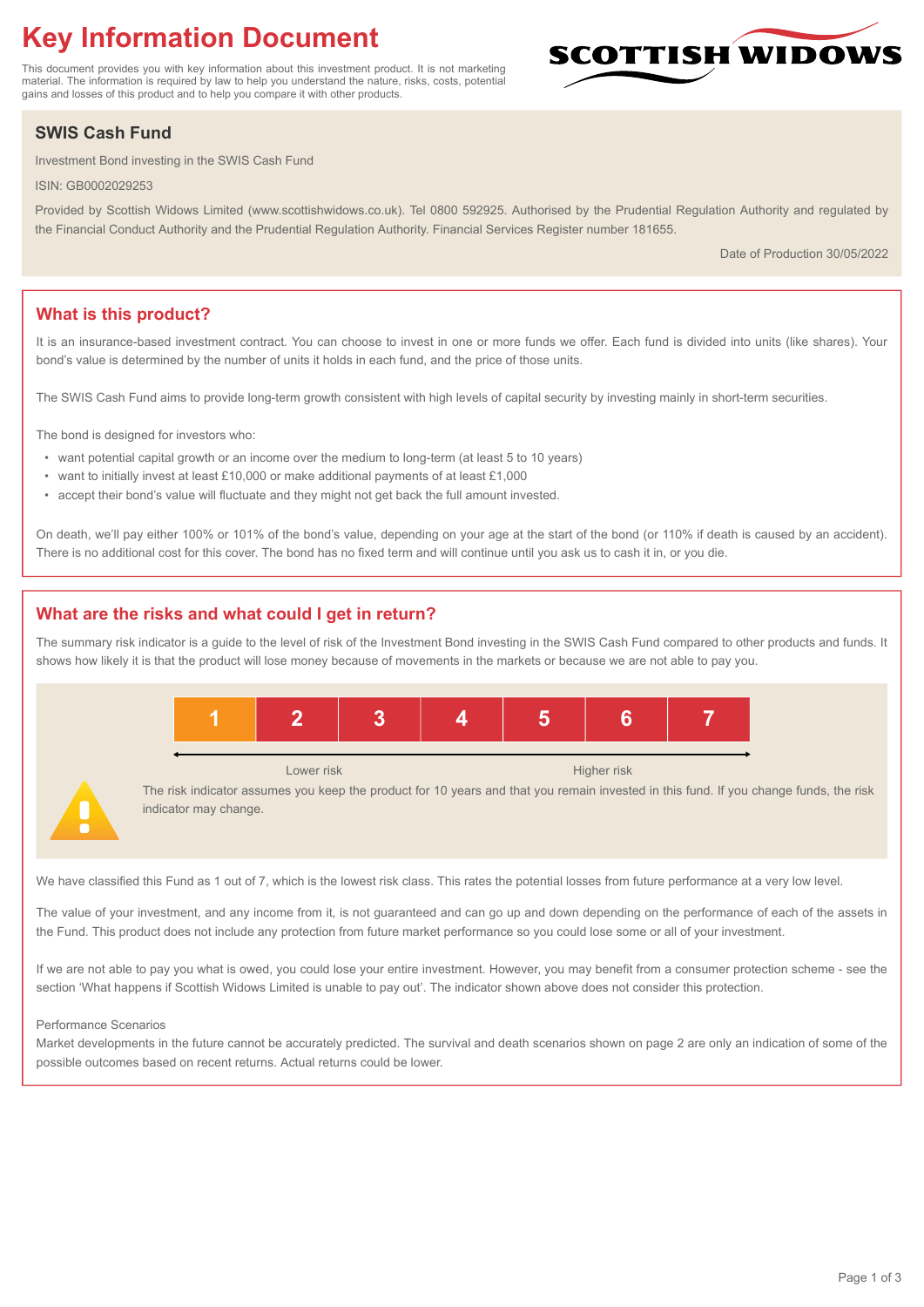

#### **What are the risks and what could I get in return? (continued)**

This table shows the money you could get back over the next 10 years, under different scenarios, assuming that you invest £10,000. The figures below assume no withdrawals are taken and do not allow for any Large Fund Bonus which may apply. The scenarios shown illustrate how your investment could perform. You can compare them with the scenarios of other products. The scenarios presented are an estimate of future performance based on evidence from the past on how the value of this investment varies, and are not an exact indicator. What you get will vary depending on how the market performs and how long you keep the investment. The stress scenario shows what you might get back in extreme market circumstances, and it does not take into account the situation where we are not able to pay you. The death scenario assumes investments perform in line with the moderate scenario.

The figures shown include all the costs of the product itself, but may not include all the costs that you pay to your adviser. The figures do not take into account your personal tax situation, which may also affect how much you get back. Before deciding to invest, you should read the Additional Information Document for more information on the risks and what you might get back. See page 2 for information on how the performance scenarios are calculated.

| <b>Investment £10,000</b> |                                                    |          |          |                                             |  |  |
|---------------------------|----------------------------------------------------|----------|----------|---------------------------------------------|--|--|
|                           | 1 year                                             |          | 5 years  | 10 years<br>(Recommended<br>holding period) |  |  |
| <b>Survival Scenarios</b> |                                                    |          |          |                                             |  |  |
| <b>Stress scenario</b>    | What you might get back after costs                | £9,941   | £9,950   | £9,950                                      |  |  |
|                           | Average return each year                           | $-0.59%$ | $-0.10%$ | $-0.05%$                                    |  |  |
| Unfavourable scenario     | What you might get back after costs<br>£9,949      |          | £9,951   | £9,955                                      |  |  |
|                           | Average return each year                           | $-0.51%$ | $-0.10%$ | $-0.04%$                                    |  |  |
| Moderate scenario         | What you might get back after costs                | £9,951   | £9,956   | £9.963                                      |  |  |
|                           | Average return each year                           | $-0.49%$ | $-0.09%$ | $-0.04%$                                    |  |  |
| Favourable scenario       | What you might get back after costs                | £9,954   | £9,963   | £9,972                                      |  |  |
| Average return each year  |                                                    | $-0.46%$ | $-0.07%$ | $-0.03%$                                    |  |  |
| <b>Death scenarios</b>    |                                                    |          |          |                                             |  |  |
| Insured event             | What your beneficiaries might get back after costs | £10,050  | £10,056  | £10,063                                     |  |  |

#### **What happens if Scottish Widows is unable to pay out?**

Your Plan is fully covered by the Financial Services Compensation Scheme. More information about compensation arrangements is available from the Financial Services Compensation Scheme, who can be contacted on 0800 678 1100 or 0207 741 4100 or via their website at www.fscs.org.uk

## **What are the costs?**

The Reduction in Yield (RIY) shows what impact the total costs you pay will have on the investment return you might get. The total costs take into account one-off, ongoing and incidental costs. The amounts shown here are the cumulative costs of the product itself, for three different holding periods. The monetary figures shown assume you invest £10,000 and investments perform in line with the moderate scenario. The figures are estimates and may change in the future. The person selling you or advising you about this product may charge you other costs. If so, this person will provide you with information about these costs, and show you the impact that all costs will have on your investment over time.

| <b>Investment £10,000</b>       |                             |                              |                            |  |  |  |
|---------------------------------|-----------------------------|------------------------------|----------------------------|--|--|--|
| <b>Scenarios</b>                | If you cash in after 1 year | If you cash in after 5 years | If you cash in at 10 years |  |  |  |
| Total costs                     | £150                        | £538                         | £1,002                     |  |  |  |
| Impact on return (RIY) per year | 1.50%                       | 1.10%                        | 1.05%                      |  |  |  |